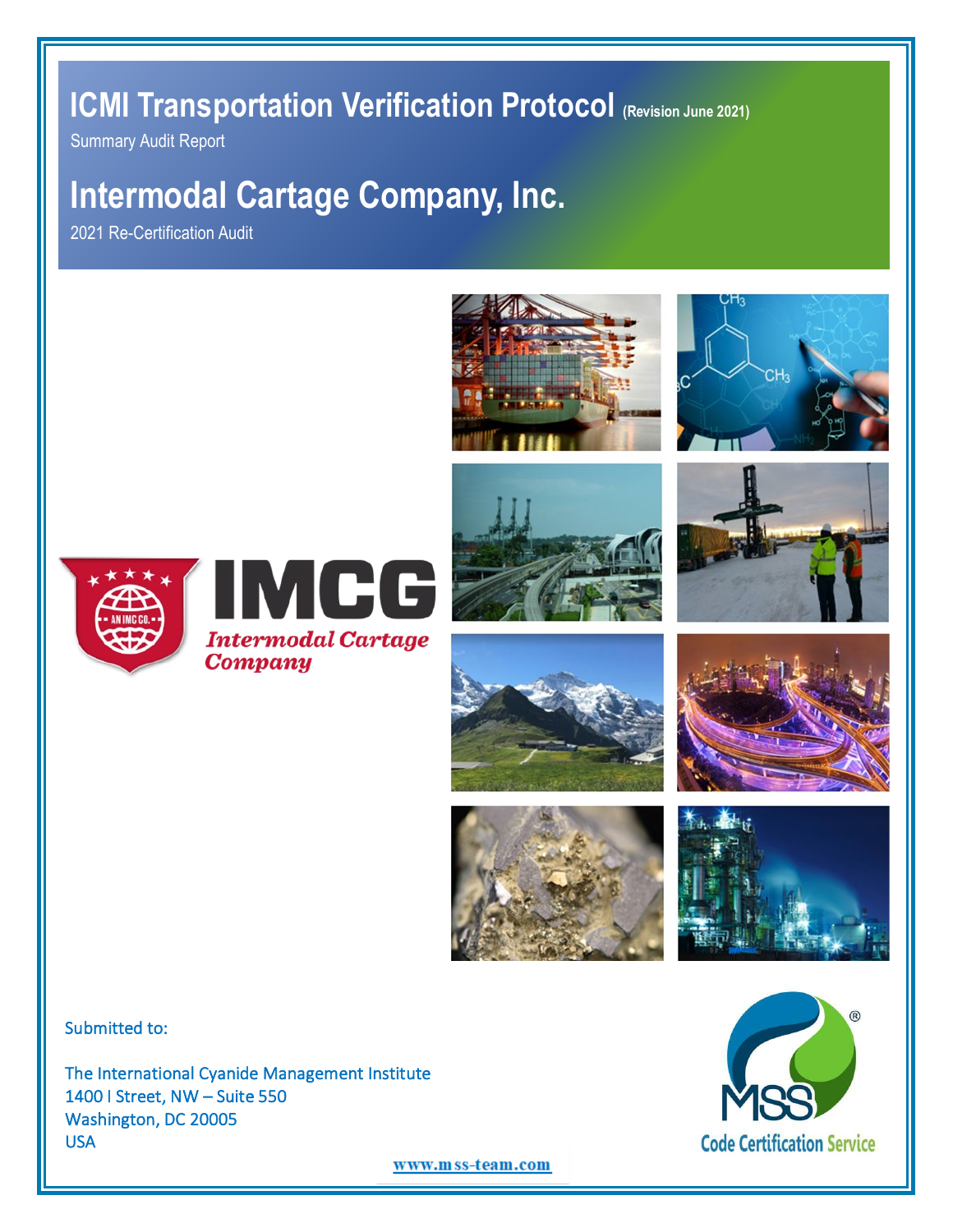## **Table of Contents**

| Principles and Standards of Practice - Cyanide Transportation Verification Protocol7 |  |
|--------------------------------------------------------------------------------------|--|
|                                                                                      |  |
|                                                                                      |  |
|                                                                                      |  |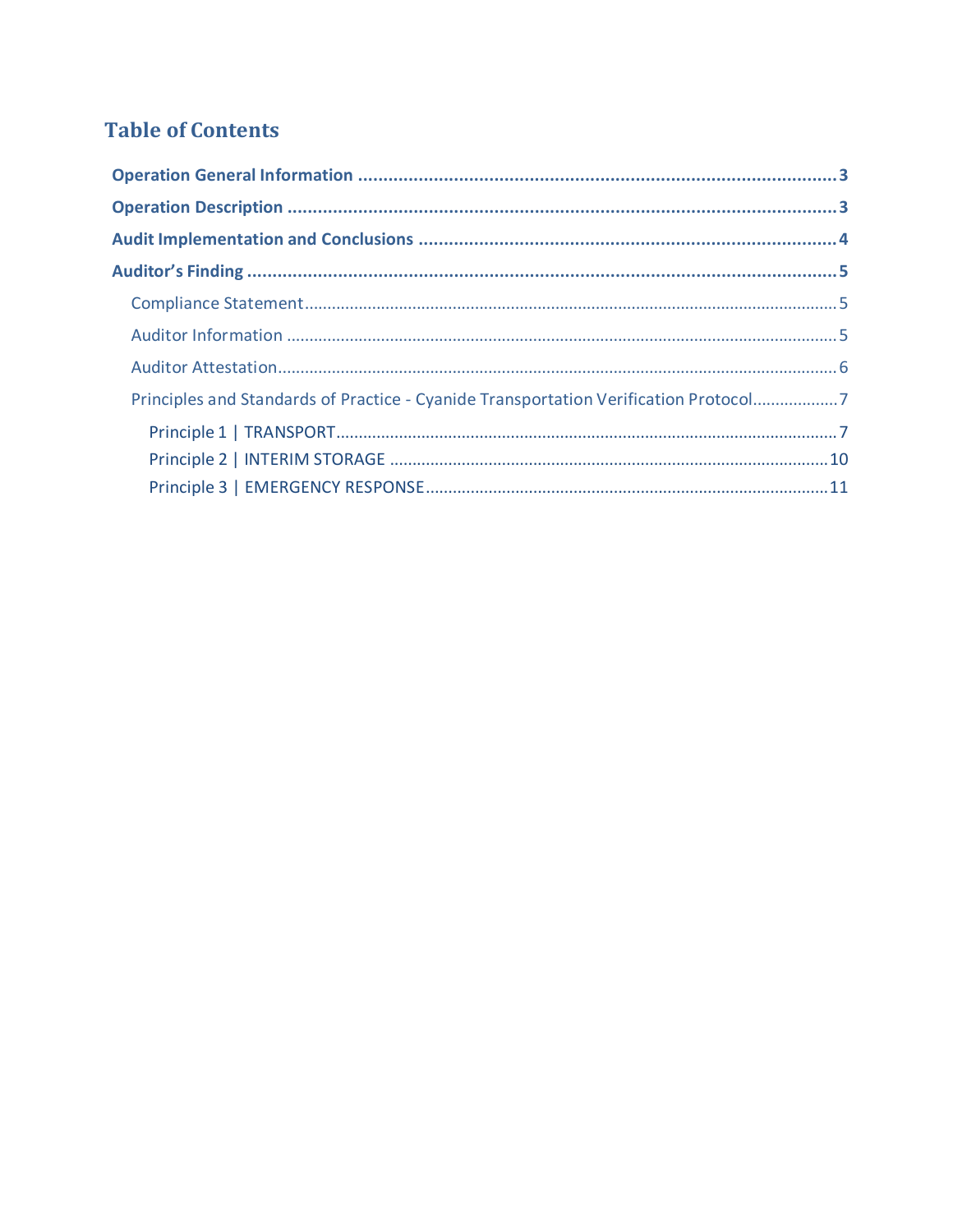

## <span id="page-2-0"></span>**Operation General Information**

| of Operation:                                    | Name and location   Intermodal Cartage Co., Inc.<br>5707 East Holmes Road<br>Memphis, TN 38141-8206             |
|--------------------------------------------------|-----------------------------------------------------------------------------------------------------------------|
| Names and contact Randall K. Wright<br>facility: | <b>information for this</b> Executive Vice President of Operations<br>rwright@imcg.com<br>Phone: (901) 363-0050 |

## <span id="page-2-1"></span>**Operation Description**

Intermodal Cartage Company, Inc. (IMCG) has been an established trucking operation in Memphis, TN since 1982. The company has thirteen locations in the Midwest and Southern part of the USA. The company has been transporting solid sodium cyanide from the Memphis, Tennessee based cyanide production plant and packaging operation to nearby rail heads in Memphis, Tennessee and Marion, Arkansas since October 2006. Processes for local shipments to railheads were evaluated as part of this audit.

The operation was originally audited and found to be in full compliance with the ICMI Cyanide Code in 2010. The operation was then re-certified in 2013, 2017 and again during this cycle in 2021. Solid sodium cyanide is packed into intermodal containers by shipping personnel at the Memphis Plant and personnel at the adjacent packaging terminal. Cyanide shipments are dispatched from the packaging facility.

At the time of the audit, the producer was the Mining Solutions business of The Chemours Company. As of December 1, 2021, Draslovka a.s. ("Draslovka") completed the acquisition of this operation. According to Draslovka personnel, all aspects of the supply chain related to IMCG operations remain unchanged. Only the ownership of the cyanide producer has changed.

IMCG is affiliated with a number of companies operating from the same industrial complex including Inland Intermodal Logistics Services (ILS) and River City Capital Leasing, LLC. ILS provides safety and risk management services to IMCG and preventive maintenance is performed by River City Capital Leasing, LLC. Personnel from IMCG, ILS, and River City Capital Leasing were audited during this re-certification audit.

IMCG and is affiliated companies are responsible for route determination, shipment tracking, truck inspections, preventive maintenance, training, safety program management, and emergency response planning. All of these operations were reviewed during this re-certification audit. The ICMI-Approved Transportation Auditor verified that IMCG operations are in Full Compliance with Cyanide Code requirements for transporters.

Intermodal Cartage Company, Inc. **Intermodal Cartage Company, Inc.** December 30, 2021 Name of Operation **Name of Lead Auditor** Date Controller Date

**[www.mss-team.com](http://www.mss-team.com/)** Page 3 of 13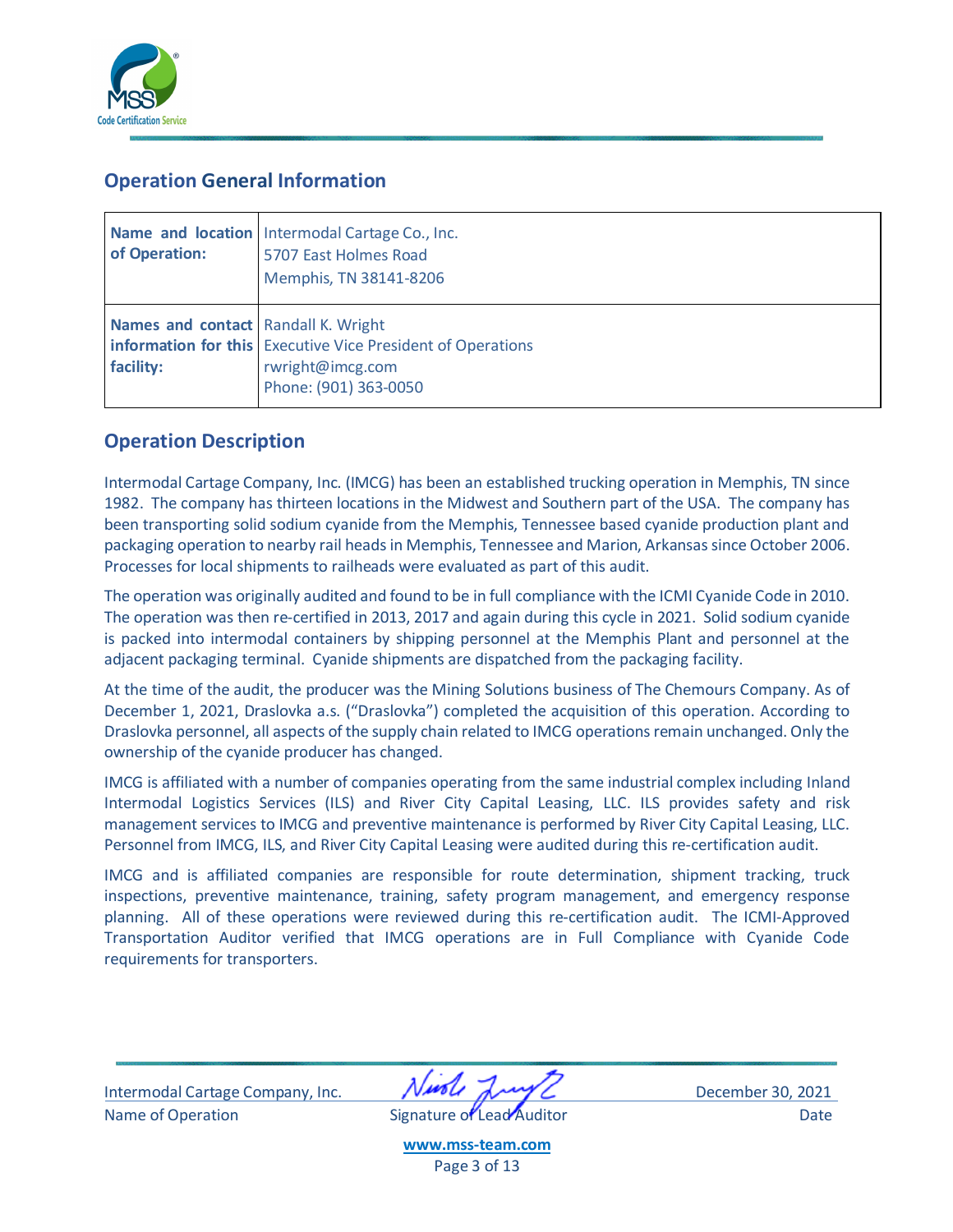

### <span id="page-3-0"></span>**Audit Implementation and Conclusions**

This re-certification audit was conducted through on-site observations, reviews of records and procedures, and interviews with senior management, operations management, engineering, and environmental, health & safety (EH&S) staff. IMCG personnel were involved in the audit. The auditor used the ICMI *Cyanide Transportation Verification Protocol* to evaluate International Cyanide Management Code (Cyanide Code) compliance.

Procedures, equipment condition and records were evaluated during this audit. The assessment was based on random samples of information and therefore deficiencies may exist which have not been identified. The depth to which records, and data were sampled was typical of an environmental, health and safety (EH&S) management system audit. Although legally required, records were sampled to evaluate Cyanide Code compliance, legal compliance with federal, regional, and local regulations was not part of the scope of this evaluation.

The audit was performed by an independent third-party auditor who fulfills all ICMI Cyanide Code Lead Auditor and Technical Auditor requirements for cyanide transportation operations.

All aspects of the cyanide operations were included in this Cyanide Code Re-Certification Audit. The operation was found to be in FULL COMPLIANCE with Cyanide Code Cyanide Transportation requirements.

Intermodal Cartage Company, Inc. December 30, 2021 Name of Operation **Name of Lead Auditor** Date Controller Date

**[www.mss-team.com](http://www.mss-team.com/)**

Page 4 of 13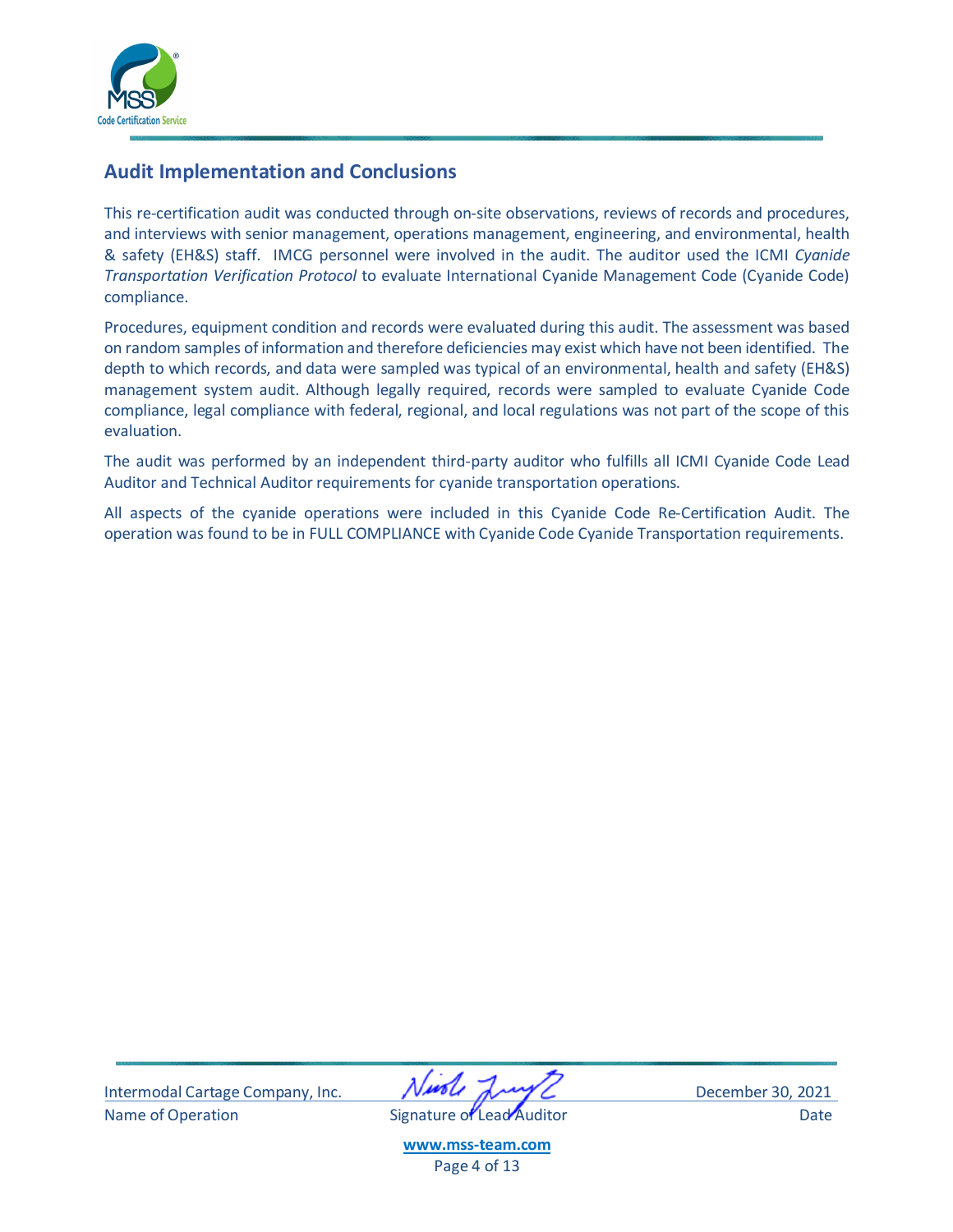

## <span id="page-4-0"></span>**Auditor's Finding**

This operation is in FULL COMPLIANCE with the International Cyanide Management Code.

The Intermodal Cartage Company, Inc. cyanide safety performance for the re-certification period was excellent, there were no cyanide-related safety incidents, accidents, spills, or exposures. The cyanide management practices for IMCG'S transport operation were evaluated for Cyanide Code compliance using the 2021 version of the ICMI Cyanide Transportation Verification Protocol. IMCG's internal standards, policies, practices, and procedures regarding the management of the cyanide operations were reviewed.

The auditor found that the overall level of preparedness and understanding of ICMI Cyanide Code requirements was excellent. Management systems upon which the operation is based are mature, and requested records were readily available for review.

The results of this re-certification audit demonstrate that the Intermodal Cartage Company, Inc. cyaniderelated transportation is in FULL COMPLIANCE with International Cyanide Management Code requirements.

#### <span id="page-4-1"></span>**Compliance Statement**

This operation has not experienced any compliance issues or significant cyanide incidents during the threeyear audit cycle.

| <b>Audit Company:</b>            | MSS Code Certification Service, a Division of:<br>Management System Solutions, Inc.<br>www.mss-team.com |
|----------------------------------|---------------------------------------------------------------------------------------------------------|
| <b>Lead / Technical Auditor:</b> | Nicole Jurczyk<br>E-mail: njurczyk@mss-team.com                                                         |
| <b>Date of Audit:</b>            | August 16-17, 2021                                                                                      |

#### <span id="page-4-2"></span>**Auditor Information**

Intermodal Cartage Company, Inc. December 30, 2021 Name of Operation **Name of Lead Auditor** Date Date

**[www.mss-team.com](http://www.mss-team.com/)** Page 5 of 13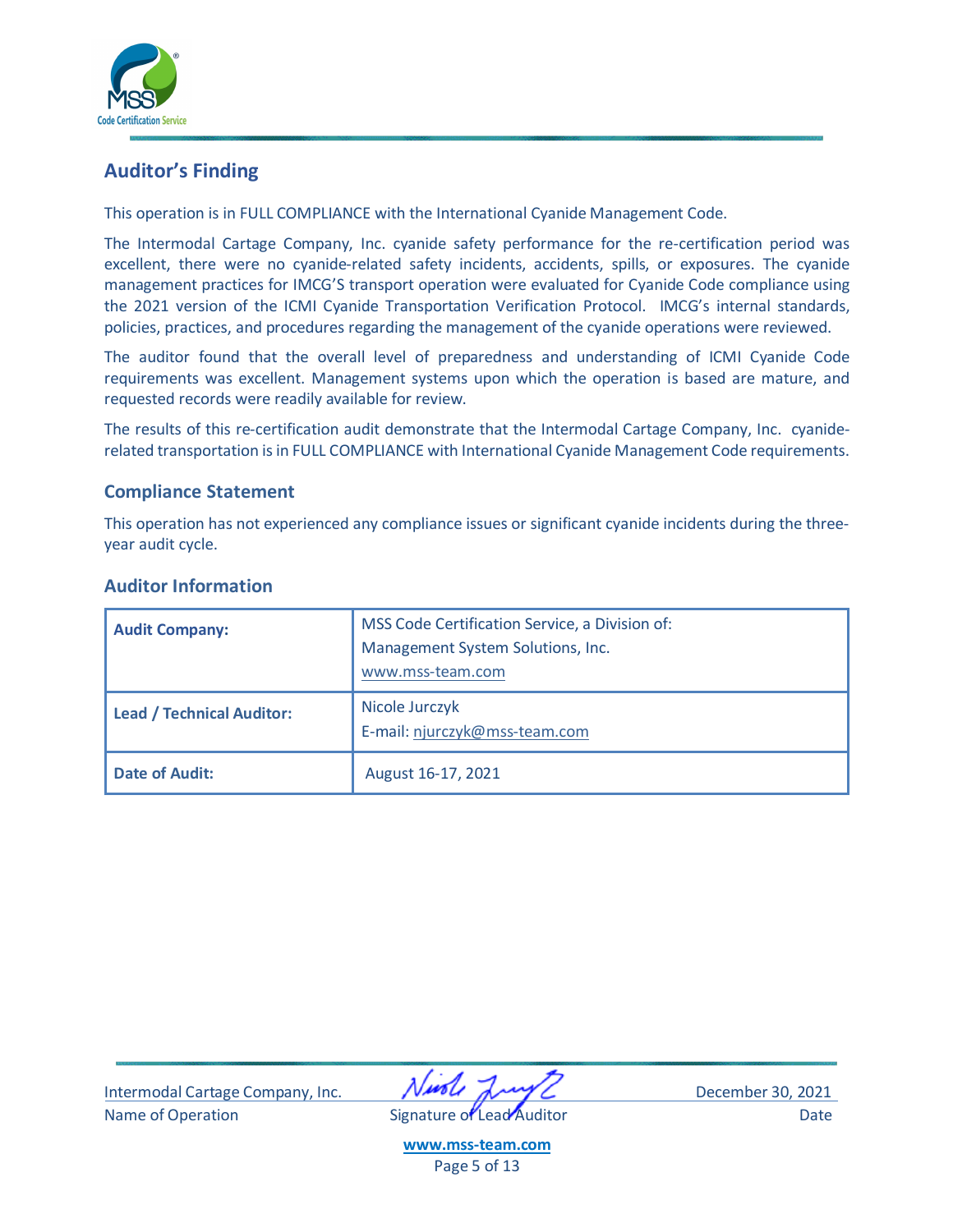

#### <span id="page-5-0"></span>**Auditor Attestation**

I attest that I meet the criteria for knowledge, experience, and conflict of interest for a Cyanide Code Certification Audit Lead Auditor, established by the International Cyanide Management Institute and that all members of the audit team meet the applicable criteria established by the International Cyanide Management Institute for Code Verification Auditors.

I attest that this Summary Audit Report accurately describes the findings of the re-certification audit. I further attest that the re-certification audit was conducted in a professional manner in accordance with the International Cyanide Management Code *Cyanide Transportation Verification Protocol* and using standard and accepted practices for health, safety and environmental audits.

Intermodal Cartage Company, Inc. Nursley Jury Z December 30, 2021

Name of Operation Signature of Lead Auditor Date

Intermodal Cartage Company, Inc. **WASH WAY** C December 30, 2021 Name of Operation **Name of Lead Auditor** Date Date

**[www.mss-team.com](http://www.mss-team.com/)** Page 6 of 13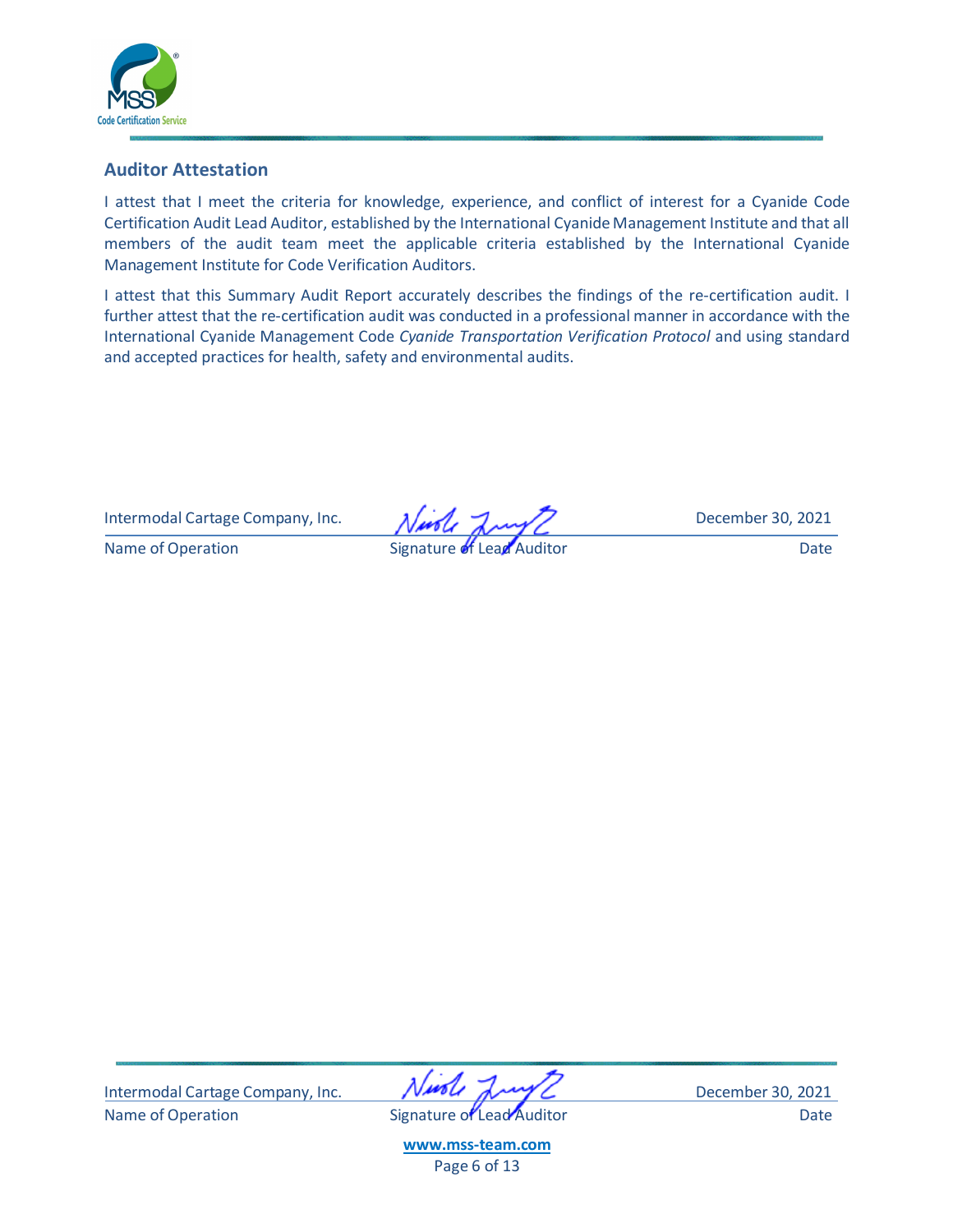

### <span id="page-6-0"></span>**Principles and Standards of Practice - Cyanide Transportation Verification Protocol**

#### <span id="page-6-1"></span>Principle 1 | TRANSPORT

Transport cyanide in a manner that minimizes the potential for accidents and releases.

| Transport Practice 1.1: Select cyanide transport routes to minimize the potential for accidents and |  |  |  |  |  |
|-----------------------------------------------------------------------------------------------------|--|--|--|--|--|
| releases.                                                                                           |  |  |  |  |  |

IMCG has implemented a procedure to evaluate the risks associated with its cyanide transport routes and takes measures necessary to manage these risks. Routing considerations were found to be consistent with those required by the ICMI Cyanide Code. Risks such as traffic congestion, dangerous turns, and poor road conditions were considered during the development of the routes.

IMCG documents the measures taken to address risks identified with the selected routes. The measures are written into the risk assessment documentation for each route. Route risk assessments for all routes were completed and were found to be acceptable.

Driver input into the route determination is highly valued. Drivers provide feedback on the route at the quarterly safety meetings. If a driver needs to deviate from a route the driver notifies the dispatcher immediately.

Community input regarding the transport of cyanide is incorporated into the route planning through the use of routing software that indicates whether communities have restricted use of specific roadways for the transportation of hazardous materials.

There are no escort requirements on the defined routes used by Intermodal Cartage. The company uses electronic routing software, hands-free cell phones and GPS to keep in contact with drivers and keep updated on the location of the trucks.

The operation is:

 $\boxtimes$  In full compliance with

 $\Box$  In substantial compliance with  $\Box$  Not in compliance with

Standard of Practice 1.1

Intermodal Cartage Company, Inc. December 30, 2021 Name of Operation **Name of Lead Auditor** Date Controller Date

**[www.mss-team.com](http://www.mss-team.com/)** Page 7 of 13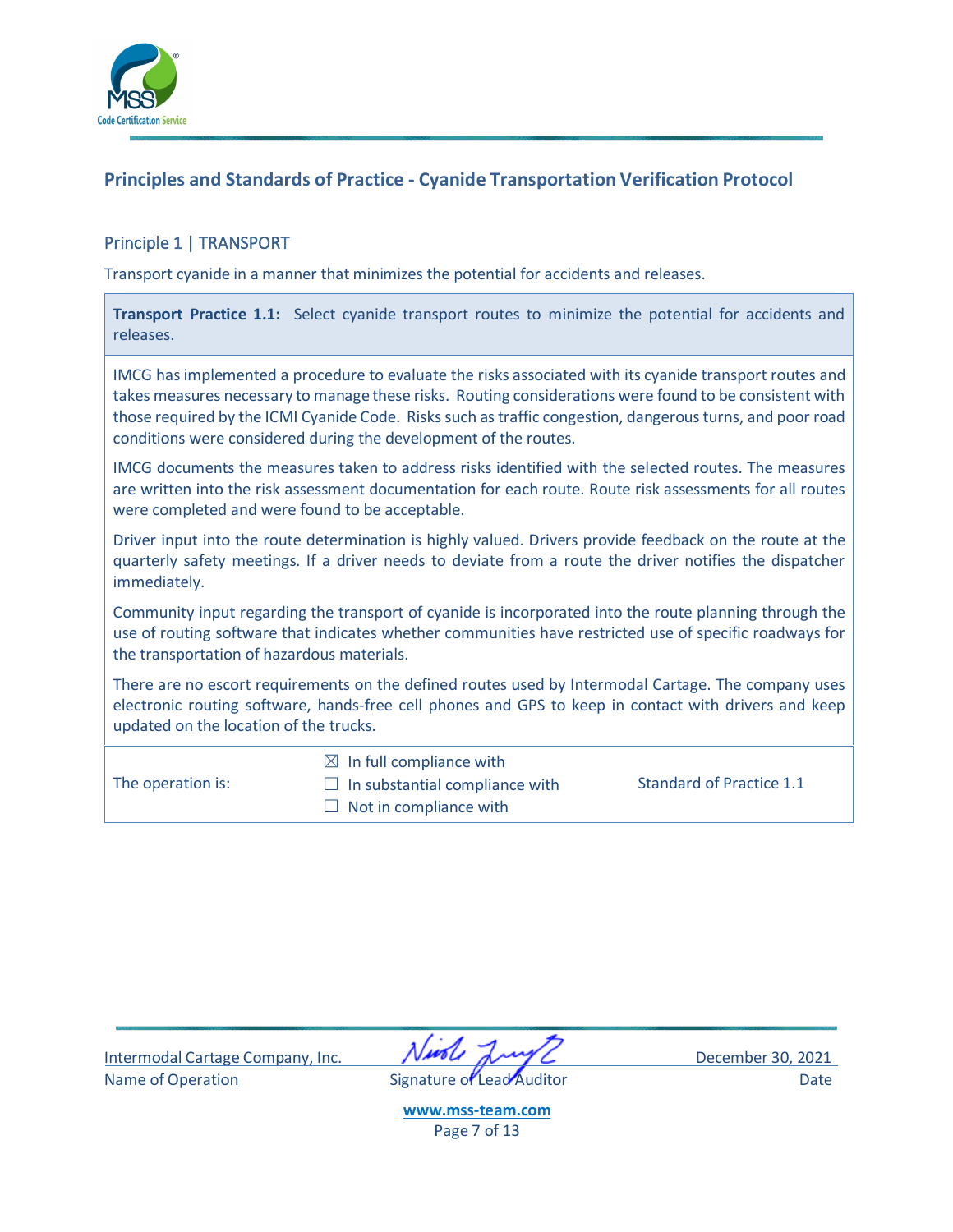

**Transport Practice 1.2:** Ensure that personnel operating cyanide handling and transport equipment can perform theirjobs with minimum risk to communities and the environment.

IMCG drivers are authorized to operate vehicles that transport Cyanide. The IMCG computer dispatch system blocks the assignment of unauthorized drivers. Cyanide Drivers have a U.S. DOT Class A Commercial Driver's License (CDL) with a Hazardous Materials endorsement. Drivers are trained on the hazards of cyanide, the use of established routes, pre-trip inspection procedures, and emergency notification procedures. Cyanide Safety training is given to drivers annually.

The operation is:

 $\boxtimes$  In full compliance with  $\Box$  In substantial compliance with  $\Box$  Not in compliance with

Standard of Practice 1.2

**Transport Practice 1.3:** Ensure that transport equipment issuitable for the cyanide shipment.

Transportation equipment is designed by US manufacturer engineers to meet U.S. DOT weight rating standards. Gross Vehicle Weight Rating (GVWR) is certified by the manufacturer and documented on each vehicle with a data plate. All Intermodal Cartage tractors and trailers are rated for weights that exceed maximum loaded weights. A "sixth wheel" system is used to ensure effective distribution of load weight and reduce risk of an unbalanced load.

IMCG transports cyanide in intermodal containers that are loaded onto triple or slide chassis Tractors and chassis used to transport the intermodal containers have all been checked to confirm that the equipment specifications and data plates show that the equipment is capable of safely transporting the load it must bear. A chassis/container and tractor inspection report is completed prior to any load being received. Regular inspections include checks to ensure that the equipment does not show signs of stress or overloading.

The operation is:

 $\boxtimes$  In full compliance with

 $\Box$  In substantial compliance with

- Standard of Practice 1.3
- $\Box$  Not in compliance with

**Transport Practice 1.4:** Develop and implement a safety program for transport of cyanide.

Pre-trip inspection checklists are used by drivers to confirm that the equipment is safe and in proper operating condition. Mechanical defects identified in the pre-trip inspection are called to the attention of the on-site mechanic. Issues that would affect safety and/or legal compliance are resolved prior to

Intermodal Cartage Company, Inc. December 30, 2021 Name of Operation **Name of Lead Auditor** Date Date **Date** 

**[www.mss-team.com](http://www.mss-team.com/)** Page 8 of 13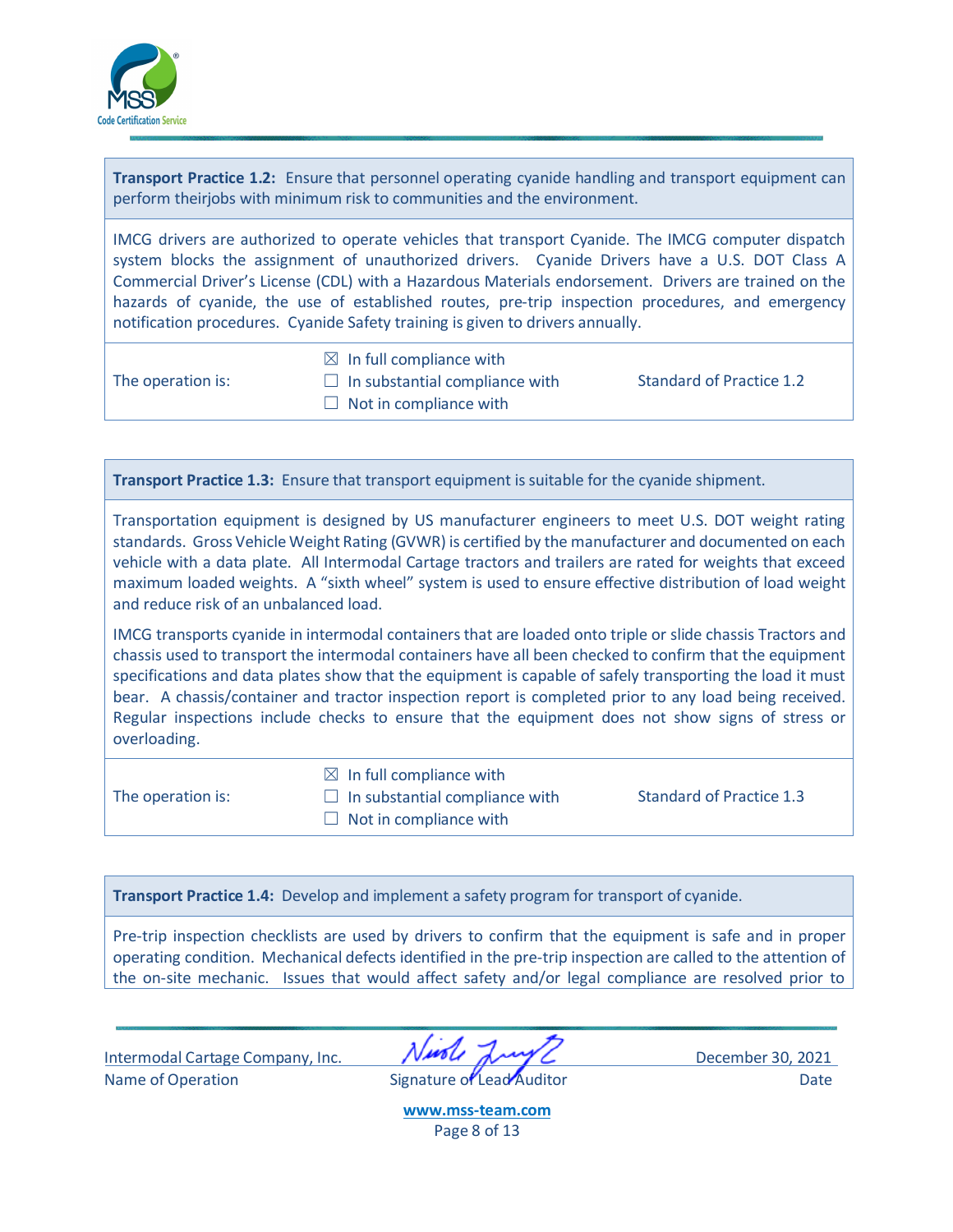

movement off-site. The pre-trip inspection is also used to confirm that the intermodal container is properly secured to the chassis and that the chassis is properly secured to the tractor. Intermodal containers are loaded, blocked and braced by LSI employees (the Cyanide Producer's packaging operation in Memphis, TN). The IMCG drivers are only responsible for ensuring that the container is secure and that the transportation equipment is in good working condition. They do not have any direct responsibilities regarding the actual blocking and bracing of the load.

Appropriate placards are displayed on all four sides of the transport vehicles. Drivers visually inspect trailer containers, including placards, prior to each movement.

A preventive maintenance policy is in place that states the frequency at which specific maintenance tasks are to be performed. Pre-defined checklists showing the required maintenance tasks are used to record actions.

The Safety Program includes limitations on drivers' hours in accordance with Federal Motor Carrier Safety Regulations (FMCSR). Drivers are informed of legal requirements and are encouraged to stop driving if they become too tired (empowerment).

A drug abuse prevention program is part of the company's overall safety compliance program. Drivers are randomly required to undergo drug and alcohol random sampling on a regular basis.

The operation is:

 $\boxtimes$  In full compliance with  $\Box$  In substantial compliance with

Standard of Practice 1.4

 $\Box$  Not in compliance with

**Transport Practice 1.5:** Follow international standards for transportation of cyanide by sea.

A qualified IMCG material handler located at the Lemm packaging facility applies placards and appropriate marine pollutant markings to containers that will eventually be shipped by ocean carrier. The placards are supplied by the shipper. Additionally, the IMCG drivers confirm that containers are compliant before transport. The IMCG material handler and drivers responsible for placarding the sea containers were audited to verify practices are compliant with the Dangerous Goods Code of the International Maritime Organization.

The operation is:

 $\boxtimes$  In full compliance with  $\Box$  In substantial compliance with

Standard of Practice 1.5

 $\Box$  Not in compliance with

Intermodal Cartage Company, Inc. December 30, 2021 Name of Operation **Name of Lead Auditor** Date Date **Date** 

**[www.mss-team.com](http://www.mss-team.com/)** Page 9 of 13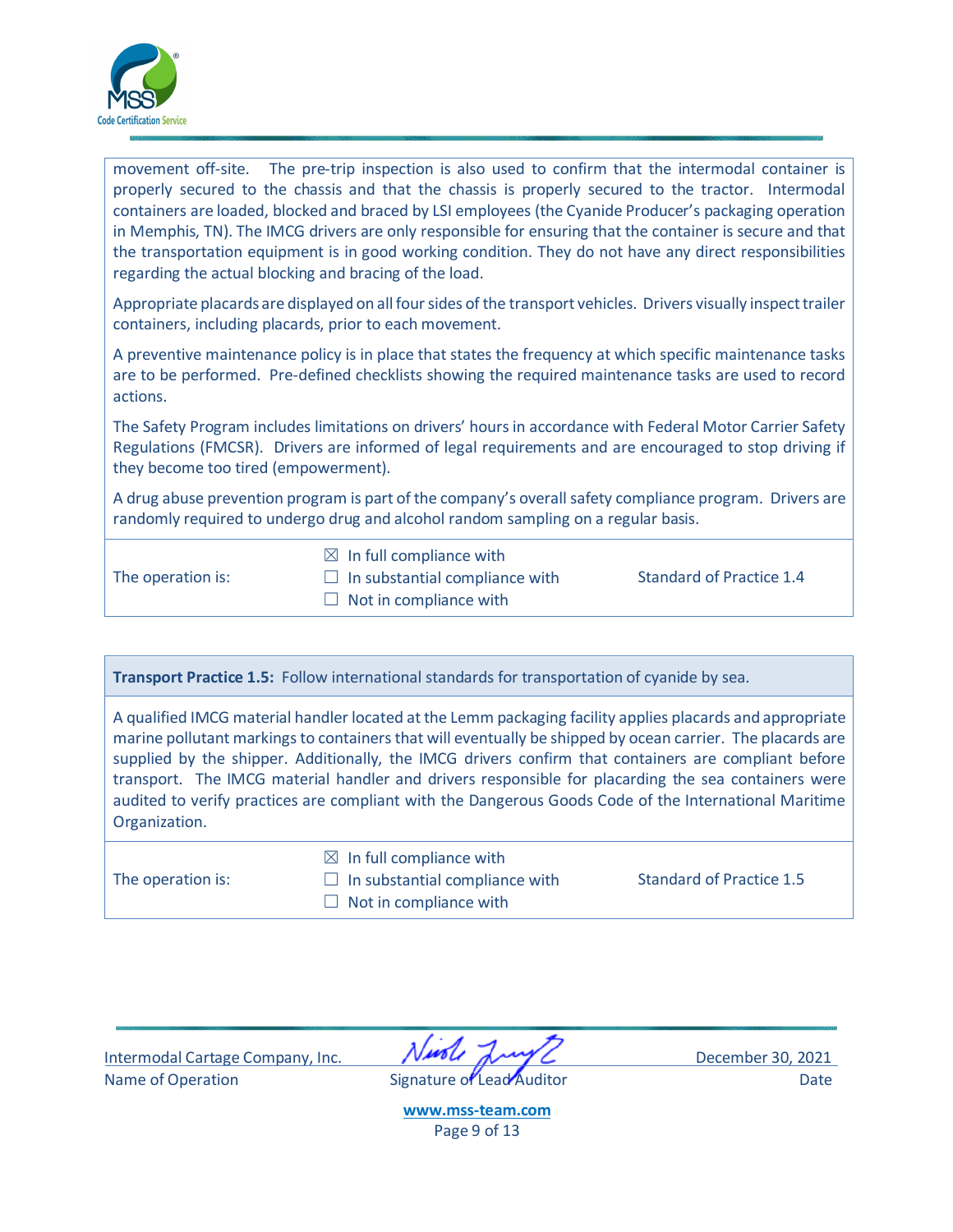

| Transport Practice 1.6: Track cyanide shipments to prevent losses during transport.                                                                                                                                                                                                                                                                                                                                         |                                                                                                 |                          |  |  |  |  |  |
|-----------------------------------------------------------------------------------------------------------------------------------------------------------------------------------------------------------------------------------------------------------------------------------------------------------------------------------------------------------------------------------------------------------------------------|-------------------------------------------------------------------------------------------------|--------------------------|--|--|--|--|--|
| Truck shipments are tracked by the dispatcher. Drivers have the a software system on a tablet that is<br>maintained on the truck and cell phones. IMCG has live 24 hour vehicle tracking with accessibility to the<br>fleet manager and senior staff of IMCG and on-board live video streaming.                                                                                                                             |                                                                                                 |                          |  |  |  |  |  |
| Truck location is tracked continuously by GPS. Truck shipments are tracked by the dispatcher who is in<br>contact with drivers throughout each shift. Each truck is also equipped with an onboard fleet management<br>system that tracks the trucks' location and a live 24-hour video feed. The tracking is accessible to the fleet<br>manager and senior staff of IMCG. Additionally, there are on-board event recorders. |                                                                                                 |                          |  |  |  |  |  |
| Black out areas are not a problem on the routes. All routes are on public roadways and the drivers have<br>multiple tracking and communication systems available to them.                                                                                                                                                                                                                                                   |                                                                                                 |                          |  |  |  |  |  |
| All IMCG deliveries are made to either rail heads or ports. The chain of custody paperwork is scanned into<br>the computer following the delivery. Bills of lading (BOLs) provided by the shipper show the number of<br>packages and the weight of the cargo. Each driver has detailed information with him at all times regarding<br>cyanide hazards (provided by the Shipper) and emergency response.                     |                                                                                                 |                          |  |  |  |  |  |
| The operation is:                                                                                                                                                                                                                                                                                                                                                                                                           | $\boxtimes$ In full compliance with<br>In substantial compliance with<br>Not in compliance with | Standard of Practice 1.6 |  |  |  |  |  |

## <span id="page-9-0"></span>Principle 2 | INTERIM STORAGE

Design, construct and operate cyanide interim storage sites to prevent releases and exposures.

| Transport Practice 2.1: Store cyanide in a manner that minimizes the potential for accidental releases. |                                                                                                 |                                 |  |  |  |  |
|---------------------------------------------------------------------------------------------------------|-------------------------------------------------------------------------------------------------|---------------------------------|--|--|--|--|
| IMCG does not store cyanide at its site. This requirement does not pertain to the organization.         |                                                                                                 |                                 |  |  |  |  |
| The operation is:                                                                                       | $\boxtimes$ In full compliance with<br>In substantial compliance with<br>Not in compliance with | <b>Standard of Practice 2.1</b> |  |  |  |  |

| Intermodal Cartage Company, Inc. | Nivole Lung 2             | December 30, 2021 |
|----------------------------------|---------------------------|-------------------|
|                                  |                           |                   |
| Name of Operation                | Signature of Lead Auditor | Date              |

**[www.mss-team.com](http://www.mss-team.com/)** Page 10 of 13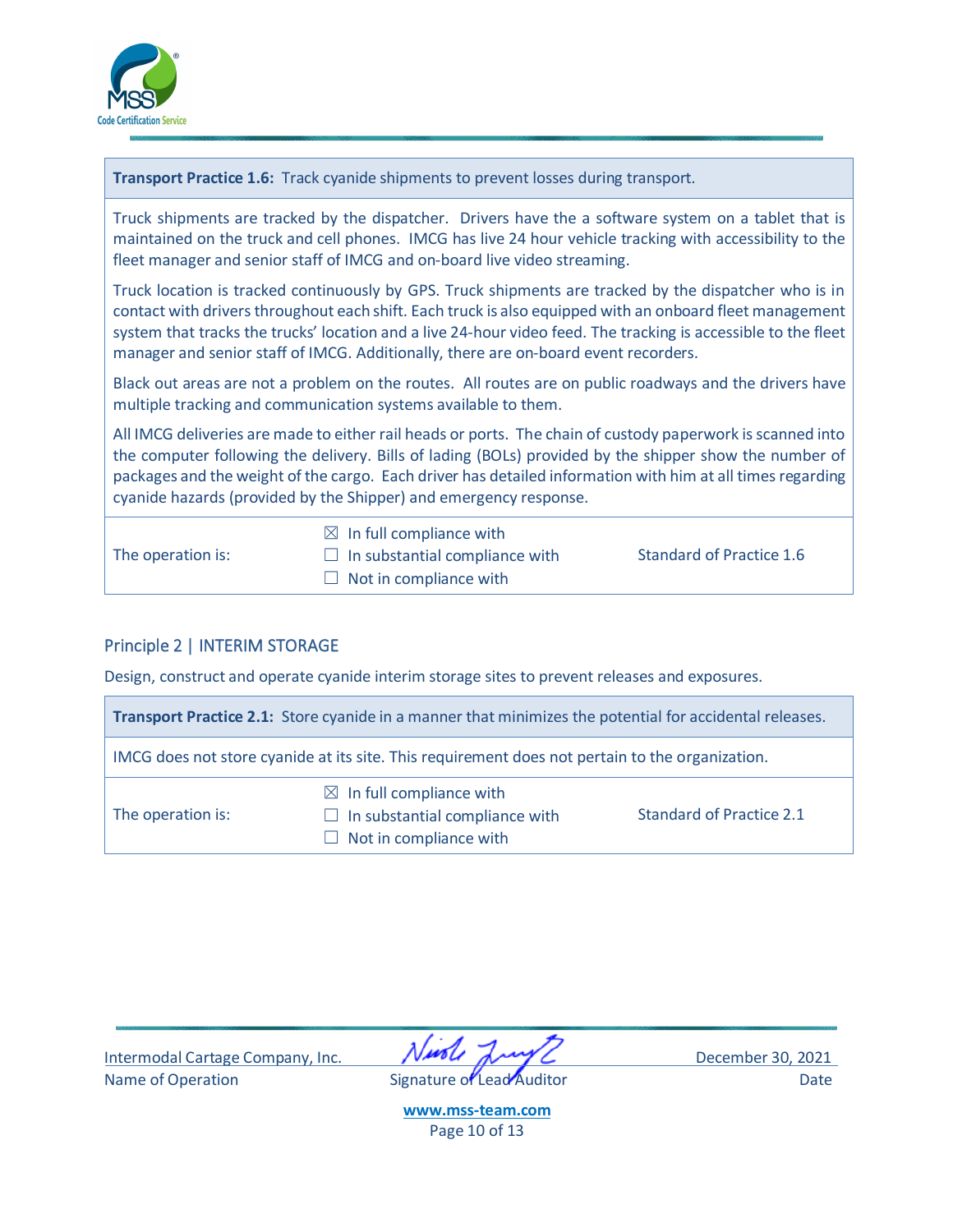

#### <span id="page-10-0"></span>Principle 3 | EMERGENCY RESPONSE

Protect communities and the environment through the development of emergency response strategies and capabilities.

**Transport Practice 3.1:** Prepare detailed emergency response plans for potential cyanide releases.

IMCG has documented emergency response plans (ERPs) for transportation accidents on local deliveries. There are no long-distance routes. The ERP document last updated in 2021 is the "Cyanide Transportation Emergency Response Plan". The ERPs were found to be appropriate for the transportation routes, the solid sodium cyanide being transported via truck, the infrastructure of the local route, and the design of the transportation equipment. All parts of the routes are within normal city limits with U.S. typical emergency response services.

The Cyanide Transportation Emergency Response Plan is maintained in the truck at all times and contains detailed information about response actions. The IMCG drivers are to secure the scene and make notifications. The IMCG Cyanide Transportation Emergency Response Plan lists out the notification telephone numbers. The emergency planning documents identify the roles of local responders (Fire and Police). As a registered U.S. Department of transportation (DOT) Pipelines and Hazardous Material Safety Administration (PHMSA) hazardous materials transporter, IMCG also relies on the national network of trained emergency responders from the communities through which they travel.

The operation is:

 $\boxtimes$  In full compliance with

 $\Box$  In substantial compliance with

Standard of Practice 3.1

 $\Box$  Not in compliance with

**Transport Practice 3.2:** Designate appropriate response personnel and commit necessary resources for emergency response.

The cyanide training includes emergency response procedures and is done initially and annually. The roles and responsibilities of relevant internal personnel are clearly described in IMCG's procedures. IMCG drivers are to secure the scene and make a number of notifications. The dispatcher training included instructions on what to do in case a driver calls in with an emergency situation.

IMCG maintains emergency equipment in trucks used for Cyanide shipments. There is a written checklist of emergency equipment that is checked on a quarterly basis. The presence of the emergency equipment is checked during the pre-trip inspection process. Tractors used to transport solid cyanide containers are dedicated to this task. Equipment was available for review.

Intermodal Cartage Company, Inc. December 30, 2021 Name of Operation **Name of Lead Auditor** Date Date **Date** Date

**[www.mss-team.com](http://www.mss-team.com/)** Page 11 of 13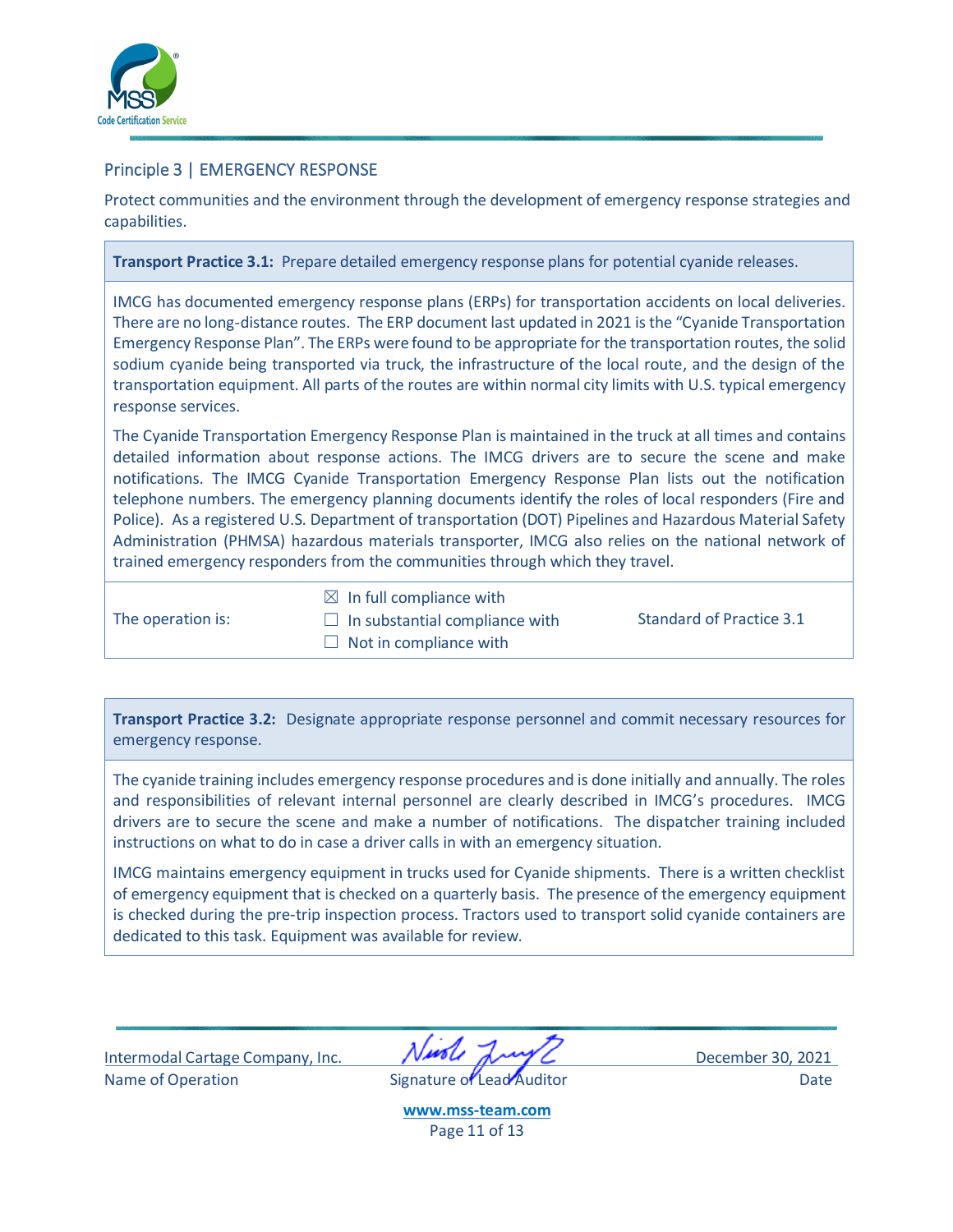

|                   | $\boxtimes$ In full compliance with   |                          |
|-------------------|---------------------------------------|--------------------------|
| The operation is: | $\Box$ In substantial compliance with | Standard of Practice 3.2 |
|                   | $\Box$ Not in compliance with         |                          |
|                   |                                       |                          |

**Transport Practice 3.3:** Develop procedures for internal and external emergency notification and reporting.

Notification procedures are listed in the emergency plan and include contact information for notifying shipper, receiver/consignee, regulatory agencies, outside response providers (fire and police), medical facilities and potentially affected communities through approved channels. The emergency response documents have the following emergency numbers listed: Safety Risk Management number, after hours number, Shipper emergency cyanide hotline number, and Chemtrec. The ERP includes the internal and external notification and reporting instructions. It is to be reviewed in its entirety at least annually.

Emergency procedures include the requirement to notify ICMI if a significant cyanide incident occurs. There have been no significant cyanide incidents (spills or exposures) since the operation first started.

The operation is:

- $\boxtimes$  In full compliance with
- $\Box$  In substantial compliance with

 $\Box$  Not in compliance with

Standard of Practice 3.3

**Transport Practice 3.4:** Develop procedures for remediation of releases that recognize the additional hazards of cyanidetreatment chemicals.

IMCG would employ the services of a professional emergency response team to address an emergency and provide remediation as necessary. The contracted emergency response company would perform remediation and/or clean-up areas. Additionally, the Shipper is immediately notified of any emergency via the Cyanide Hotline and would serve as a critical information point to advise on emergency response and remediation actions. The Shipper's emergency response plan would be used to manage a cyanide incident. All aspects of recovery and neutralization are addressed. The Shipper's ERP specifically prohibits the use of chemicals such as sodium hypochlorite, ferrous sulfate and hydrogen peroxide for treating a cyanide spill into surface water. Shipper representatives would interact directly with the firm contracted to provide response and recovery services and ensure understanding of these restrictions.

The operation is:

 $\boxtimes$  In full compliance with  $\Box$  In substantial compliance with

Standard of Practice 3.4

 $\Box$  Not in compliance with

Intermodal Cartage Company, Inc. December 30, 2021

Name of Operation **Name of Lead Auditor** Date Date **Date** 

**[www.mss-team.com](http://www.mss-team.com/)** Page 12 of 13